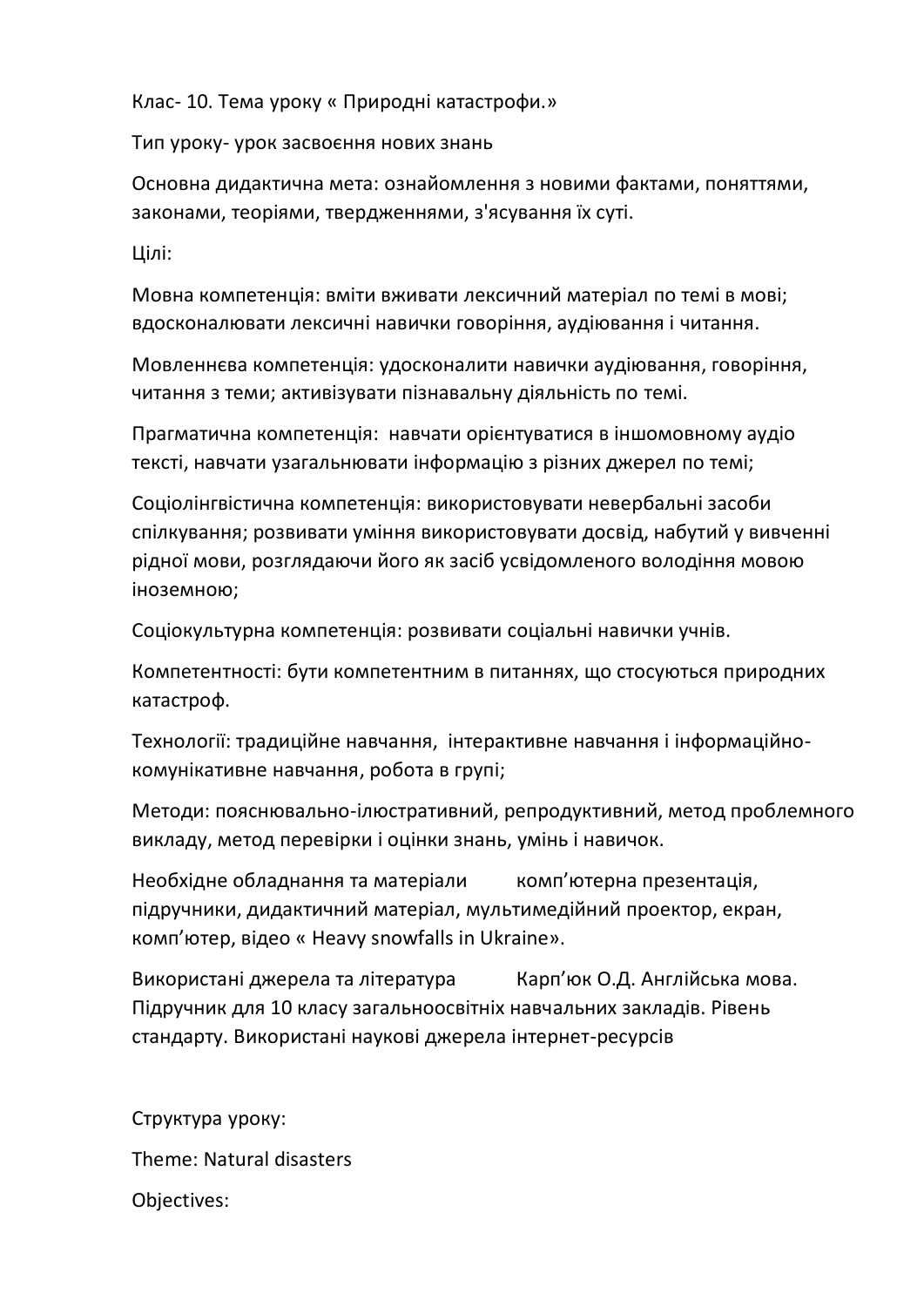• To improve lexical and grammar skills of speaking, listening, reading and writing;

- To check up speaking, reading, listening and writing skills;
- To stimulate intellectual progress and cognitive activity;
- To form skills in search of information from different sources and generalize it;
- To develop language, intellectual and cognitive faculties;
- To develop skills of social adaptation;
- To develop the pupils` understanding of our planet;
- To encourage pupils to be merciful to our Planet and people around it;
- To bring up positive attitude to foreign language as means of communication;
- To bring up tolerance.

Materials and equipment: pupils` presentation, handouts, pictures, multimedia projector, screen, computer and the video "", textbooks.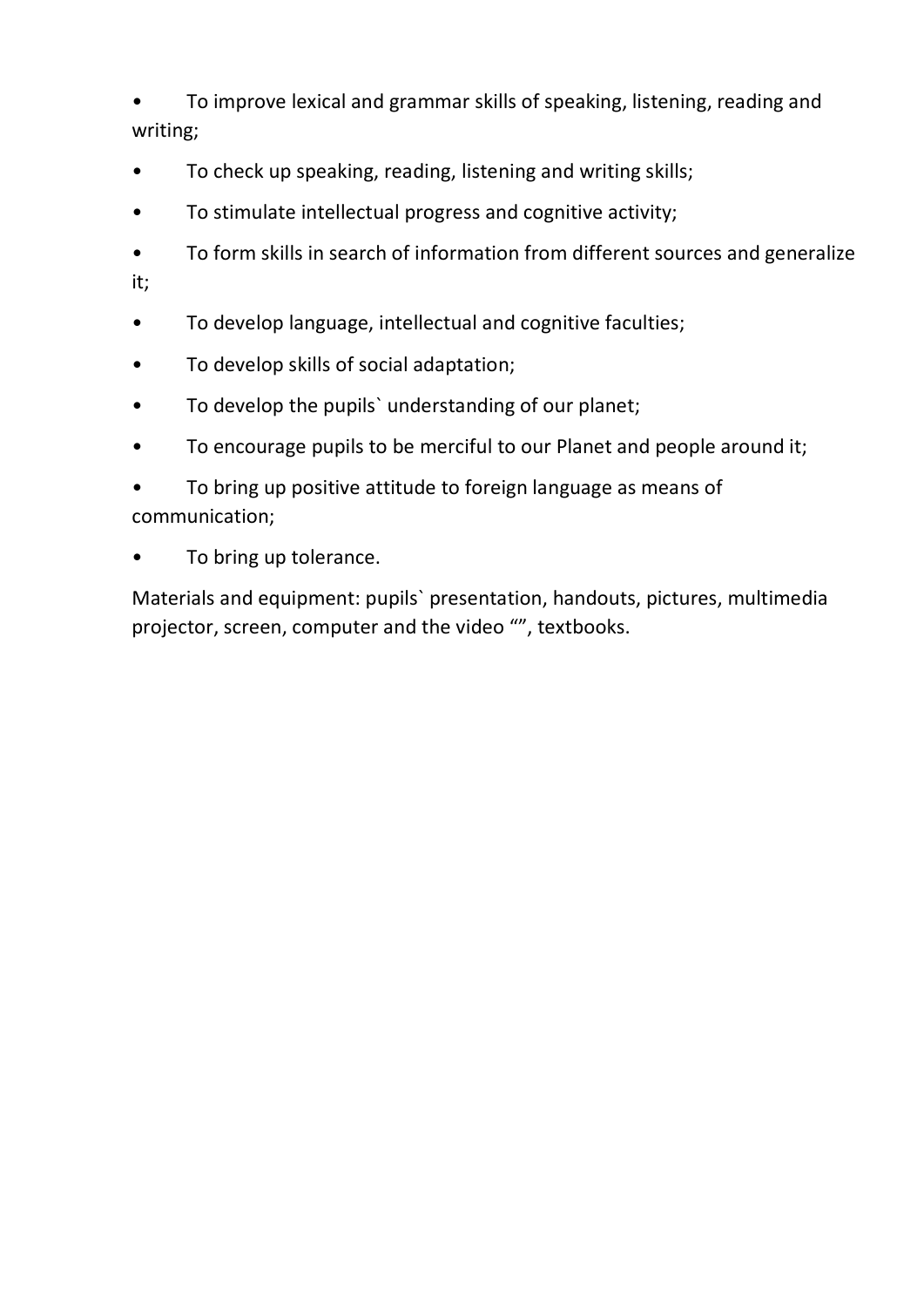## Procedure

- I. Початок уроку. Introduction
- 1. Greetings

T.: Good morning, dear friends! We have a lot of guests at our lesson. Let's greet them. I hope you are fine and you will be energetic, active and supportive at the lesson.

We live in a magic world. This wonderful world is our nature. Nature gives us life. Nature teaches us to be kind and clever, attentive and creative. But our Planet is very fragile. Every year small and big natural disasters occur in different parts of the world. **Please watch a little video.** Two weeks ago we witnessed blizzard. Heavy snowfalls and freezing temperatures have hit our and other regions of Ukraine. As a result cars and trucks were blocked in traffic jam on the main roads. Blizzard is one of the natural disasters.

2. Theme, aims.

Повідомлення теми, цілей і завдань уроку;

T.: And now help me define the theme of our lesson and today`s activities.

Cl The theme of our lesson is "Natural disasters".

## PRESENTATION

Cl: **We are going to -** speak about different kinds of natural disasters.

- clear up how these natural disasters affect humans
- find out what we should do to live with natural disasters
- learn to protect ourselves from different natural catastrophes.

By the end of lesson you should be able:

- to recognize and understand new words and word- combinations;
- to participate in common conversational exchanges about the topic of today`s lesson

3. Warming-up Актуалізація мотивації учіння учнів.

T: So, it's high time to start. And we'll start with your definition of **"natural disasters"**. What are the natural disasters?

P1: Natural disasters are the events caused by nature, not by an accident.

P2: They cause great harm or damage .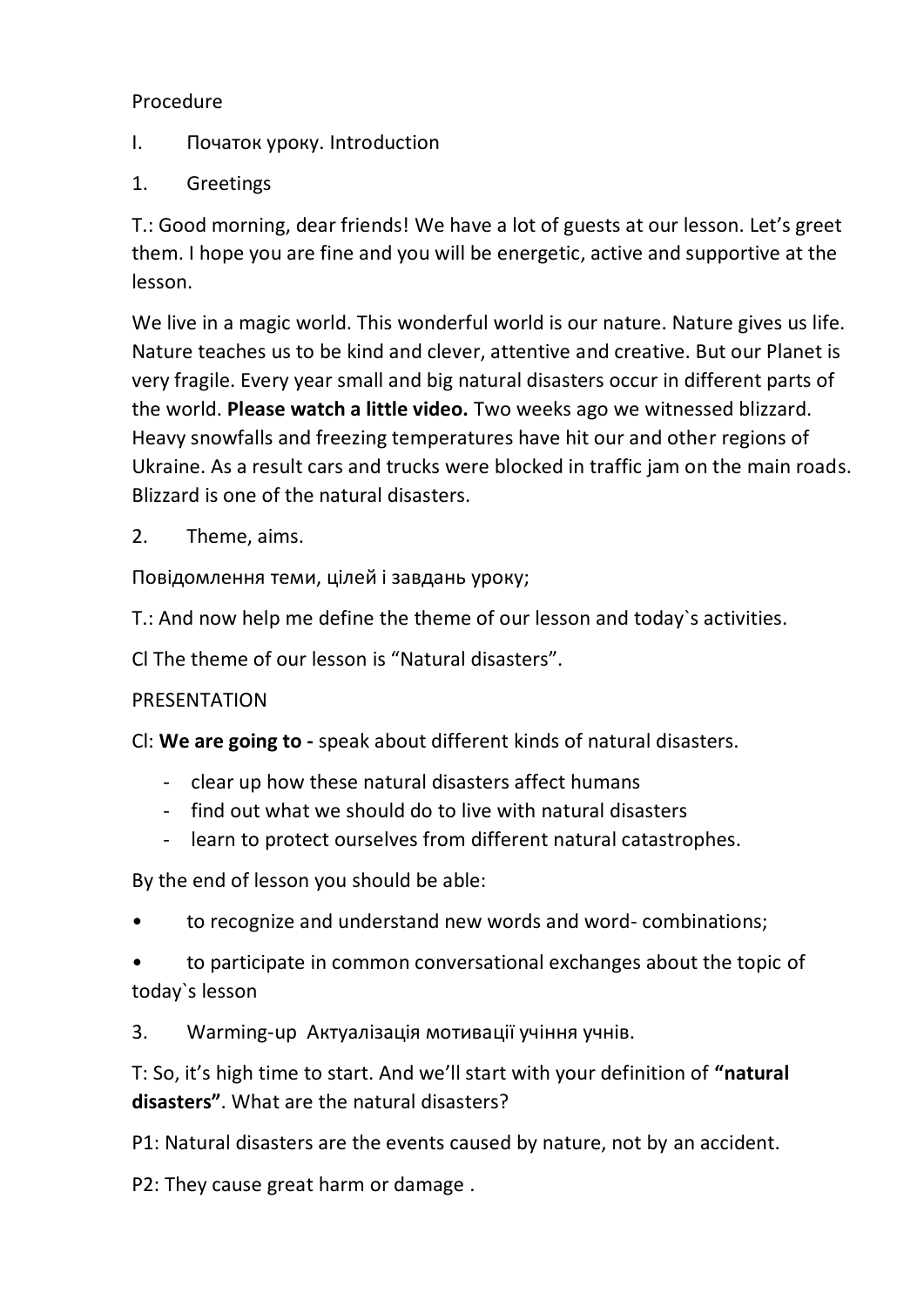T: What do you associate the words "natural disasters" with?

1. 'I've have never seen anything like that before. I thought the rain would never stop!'

2. 'We think it may have started either by a candle or a cigarette that was left burning!'

3. 'It was awful. The earth was shaking under my feet. I was very scared.'

4. 'I was shaking with fear. The smoke and flames were everywhere. I could hardly breathe'

5. 'Everything is ruined: carpets, curtains, furniture. It's such a mess. My kitchen floor is covered with a thick layer of mud.'

6. 'It was awful. The flames were licking at my feet. I was trapped.'

7. 'We tried to get people out of the fallen debris. All the time we were afraid there would be further shocks.'

8. 'I was terrified. Cars were floating down the street as the water was rising higher and higher.'

9. 'The first thing was this terrible rumbling sound. It went on for perhaps half a minute, but it seemed like forever.'

## *Answers:*

| <b>Flood</b>   |   | Earthquake     |  | <b>Fire</b>    |  |
|----------------|---|----------------|--|----------------|--|
|                | A |                |  |                |  |
| Comments 1,5,8 |   | Comments 3,7,9 |  | Comments 2,4,6 |  |

II. Main Part

1) Актуалізація і корекція опорних знань, навичок і вмінь;

1. Checking the vocabulary. Matching work.

**T:** Now you'll get next task. Take your seats in front of the computers. Put the headphones on and do the task with the speaker.

Listen and repeat

1 avalanche- сніговий обвал, лавина

2 earthquake- землетрус

3 floods-повінь

4 tsunami- цунамі

5 heat wave - період сильної спеки

6 landslide - зсув, обвал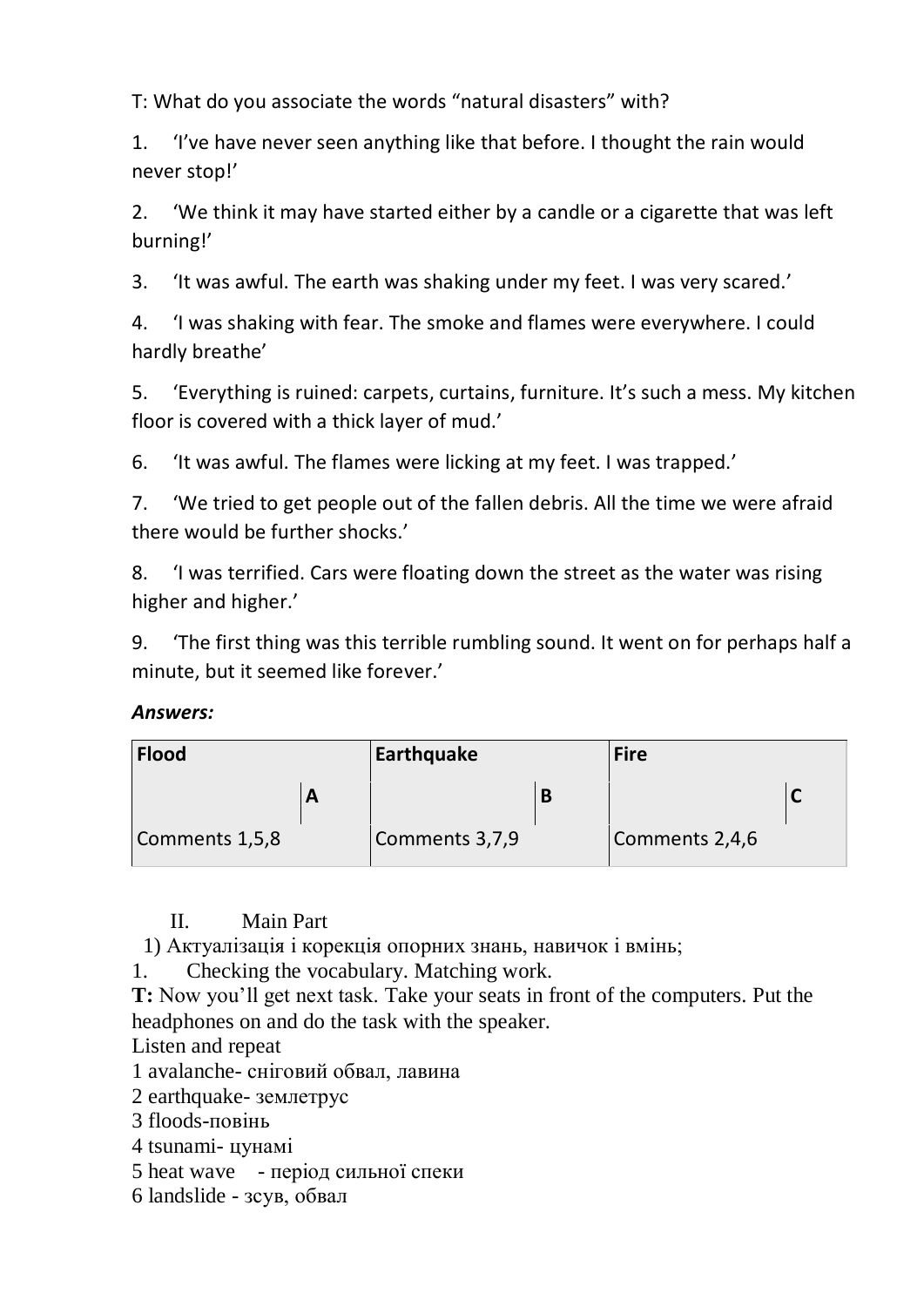7 hailstorm - гроза з градом, 8 volcanic eruption - вулканічне виверження 9 hurricane- ураган 10 wildfire - пожежа 11 blizzard- хуртовина 12 drought - засуха Say in Ukrainian Say in English Do the test

Test. T.: Match natural hazards with their descriptions

| 1 an avalanche | A one of the names of cyclonic storm that forms over the          |
|----------------|-------------------------------------------------------------------|
|                | oceans. It is caused by evaporated water that comes from the      |
|                | ocean.                                                            |
| 2an            | B are rain drops that have formed together into ice.              |
| earthquake     |                                                                   |
| 3 floods       | C are the result of prolonged rainfall from a storm               |
| 4 a tsunami    | D a phenomenon that results from a sudden release of stored       |
|                | energy that radiates seismic waves. It shows itself by a shaking  |
|                | of the ground.                                                    |
| 5 a heat wave  | E a slide of a large snow (or rock) mass down a mountainside.     |
| 6 a landslide  | F a wave of water caused by the displacement of a body of         |
|                | water. It can be caused by undersea earthquakes or by             |
|                | meteorological phenomena.                                         |
| 7 hailstorms   | G a hazard characterized by heat which as considered extreme      |
|                | and unusual in the area in which it occurs.                       |
| 8 a volcanic   | H a disaster closely related to an avalanche, it occurs involving |
| eruption       | actual elements of the ground, rocks, trees, etc.                 |
| 9 a hurricane  | I a severe winter storm condition characterized by low            |
|                | temperatures, strong winds, and heavy blowing snow.               |
| 10 a wildfire  | J the point in which a volcano is active and releases its power.  |
| 11 a blizzard  | K an abnormally dry period when there is not enough water to      |
|                | support water needs.                                              |
| 12 a drought   | L an uncontrolled fire burning in wildland areas.                 |

1 e, 2 d, 3 c, 4 f, 5 g, 6 h, 7 b, 8 j, 9 a, 10 l, 11i, 12k.

2. Вивчення нового матеріалу (вступні, мотиваційні та пізнавальні вправи).

а). Первинне застосування нових знань (пробні вправи);

3. Listening skills. 3. Listening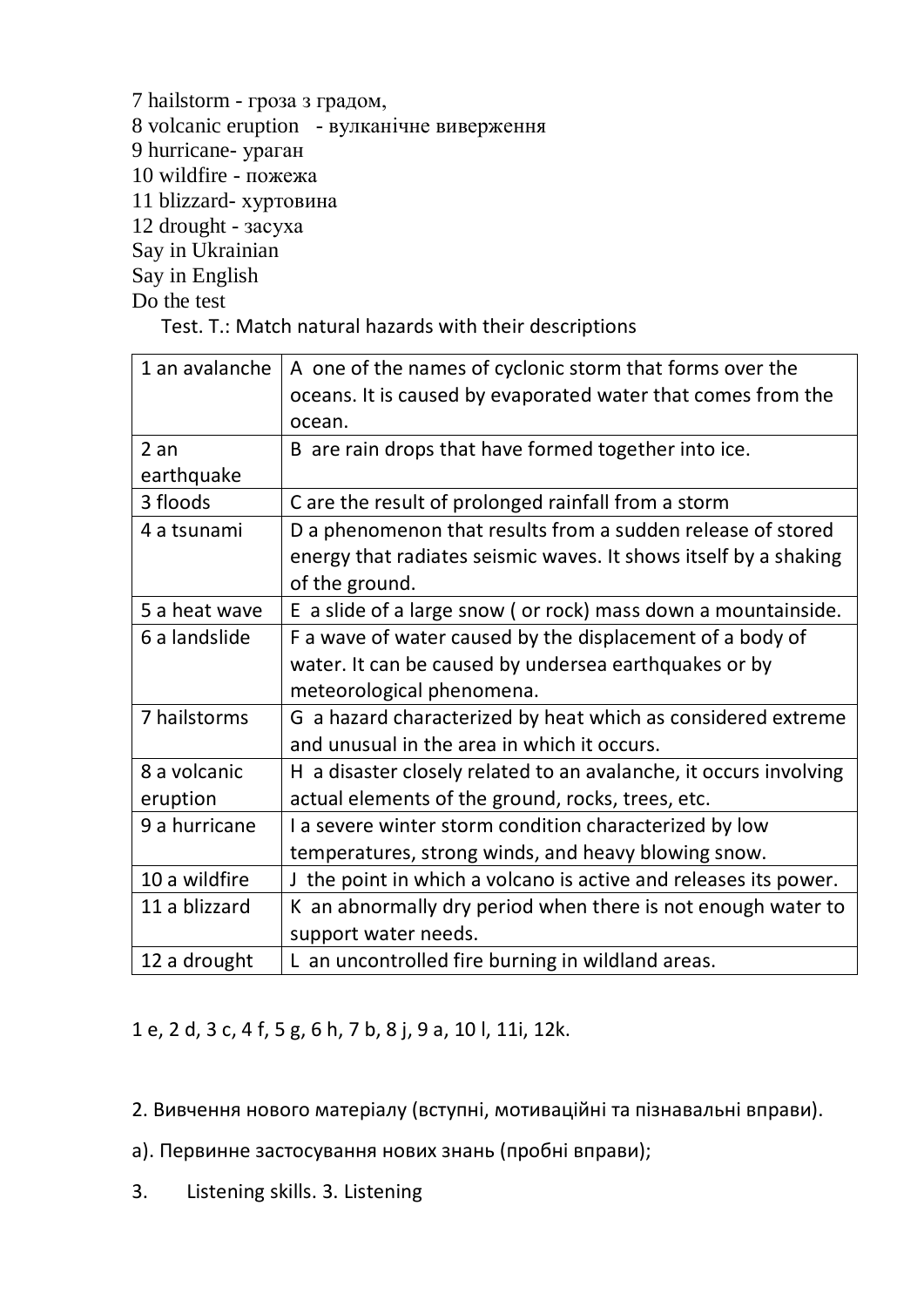Pre-listening

T: Now let's open your S.B. on page 149 Ex. 2. Look at the picture and tell me please what can you see in these pictures? What do you think has caused this destruction?

P: I can see an overflowed territory . May be we can see floods.

P: I can see a destroyed coast, broken houses. May be it is hurricane.

P: I can see a lot of people who want to drink. May be it is drought.

T: Now I'd like you to listen to three stories.

• While-listening

T: But before listening look through the notes under the picture (S.B. p149 Ex. 3)

T: Be attentive, listen to the tapescript carefully. You have to write one or two words.

T: Let's check the answer:

Post-listening

T: It's time to check listening comprehension. You'll get a short test, you have to put "true" or "false".

Test

Task 1: Is it true or false?

1. In 1995 it rained and rained for more than 3 weeks .

2. People went to other towns and waited till water level fell again.

3. In 1992 hurricane Andrew hit Florida.

4. When the hurricane arrived it didn`t kill any people but destroyed thousands of buildings.

5. The wind changed direction and the place received a lot of water.

6. People had to walk many kilometers to find food.

3. Microphone method.

T: So, an interesting task is waiting for you. Now you can imagine yourself a reporter. Let's give a chance to our correspondent to interview some of you. Who will we choose to be our reporter? ….. you're welcome.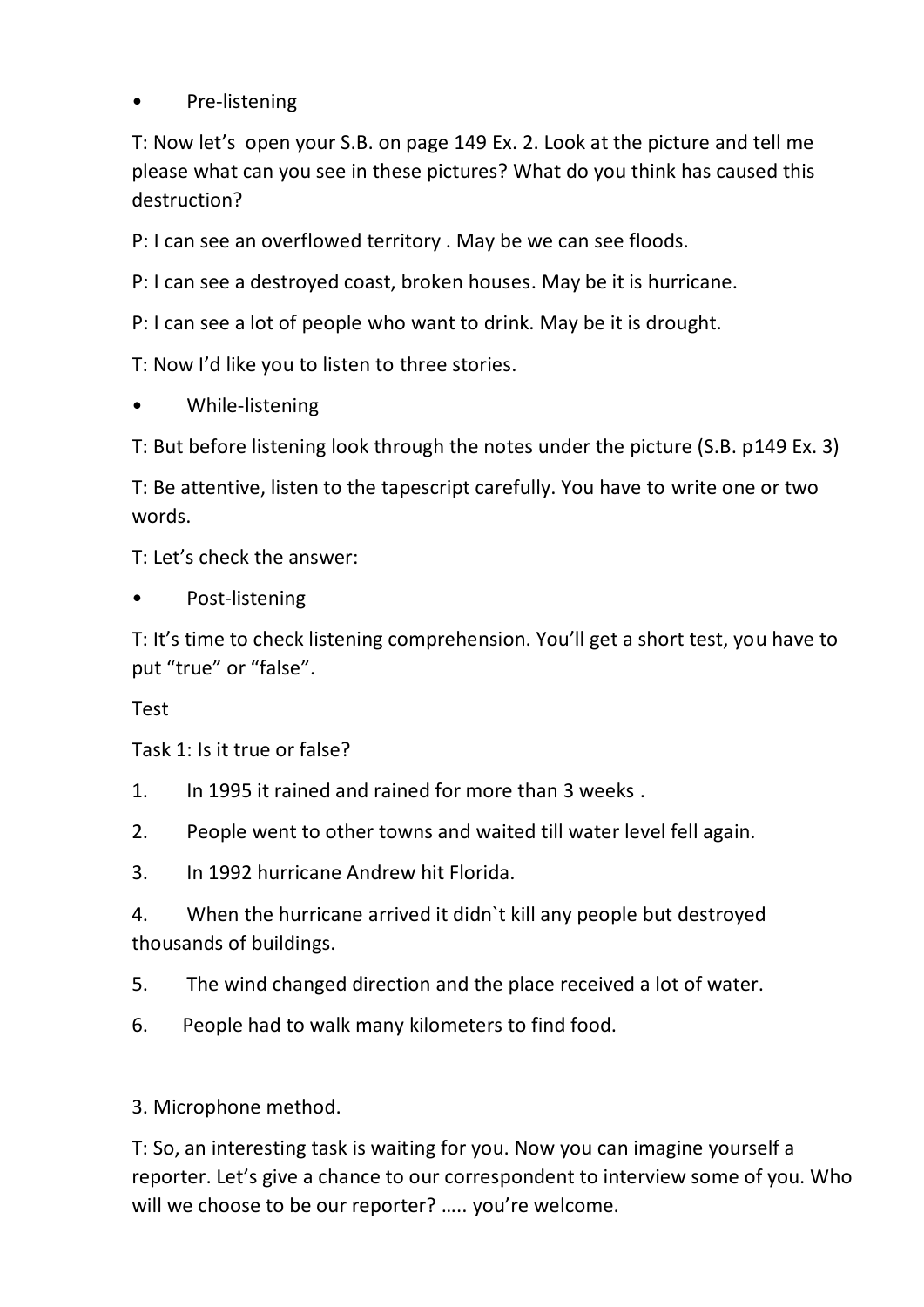R: Which disaster are you afraid of most of all?

P1: As for me it's earthquake.

R: Which disaster aren't you afraid of? And why?

P2: May be it's flood because I can swim very well.

R: Which disasters did you go through?

P3: Last winter when I went to my aunt I went through the blizzard.

R: Did you fear for your life in that situation?

P3: I remember I was very scared.

R: Which of these disasters are possible to happen in our region?

P4: Perhaps a lot of them, for example, flood, earthquake, drought, blizzard.

4. Group work Speaking.

Split students into three groups. Assign each group a certain disaster (e.g. flood, earthquake, fire). Each student in a group has his own task. Group 1 – flood

Task 1.

1. When do floods occur? A flood occurs when water overflows land that's normally dry. Most common is when rivers or streams overflow their banks.

2. What is a flash flood? Flash flood is a sudden local flood, typically due to heavy rain.

3. What are the basic methods of flood control? Flood control has been practiced since ancient times with methods such as reforestation, and the construction of dams, and channels called floodways.

Task 2.

Read the descriptions, choose the text that describes the flood and use the words in the list to complete the blanks. Write out the key words.

There was water everywhere. The road became a fast flowing river and parked cars were floating away. People climbed up to their roofs and watched as their houses filled up with water. They didn't know whether to start swimming or wait to be rescued.

Task 3. Choose the survival techniques which are important to learn and apply in case of flood.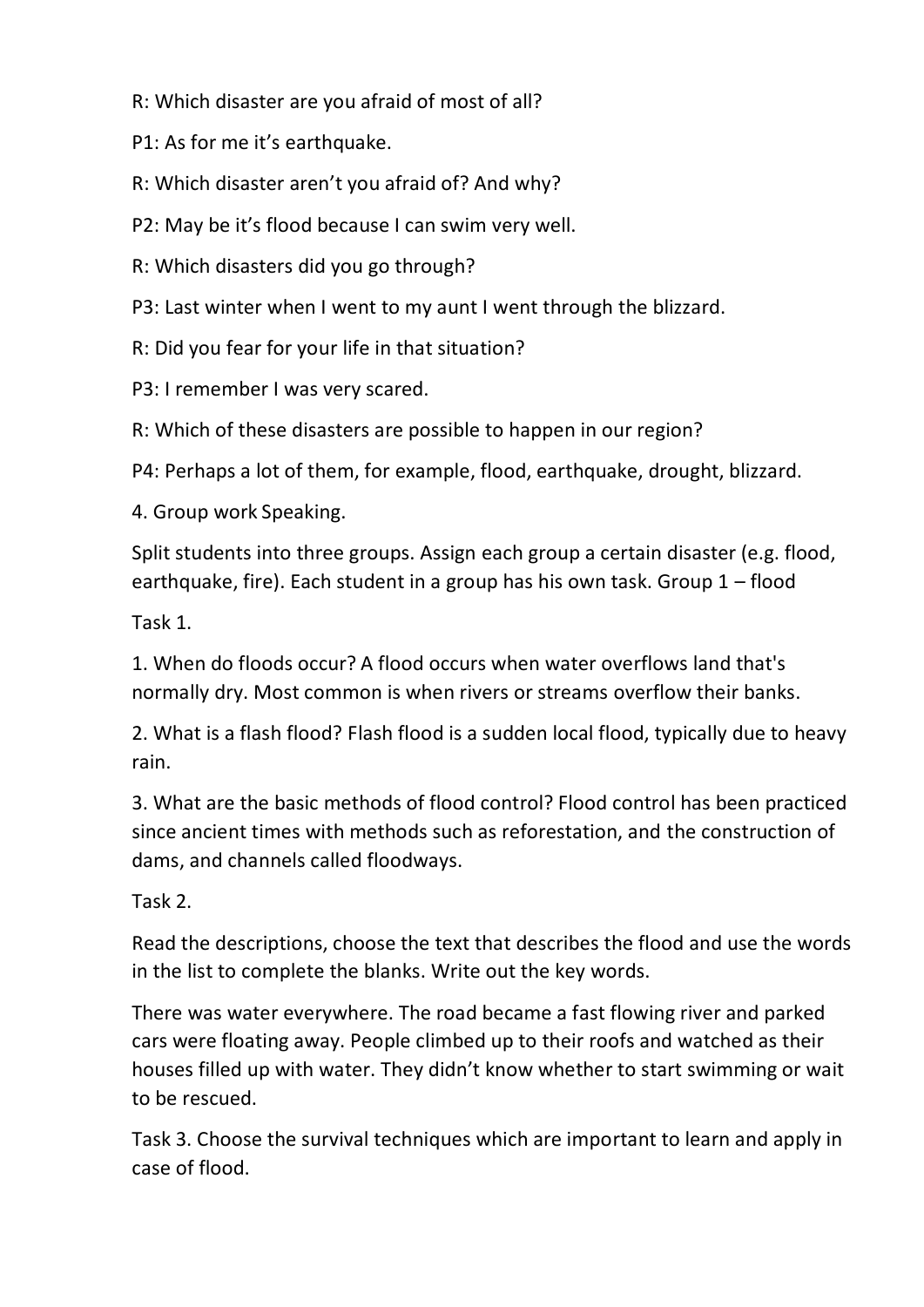turn off electricity to prevent fire;

do not attempt to swim as you could be washed away or drown;

go to the highest level of the building and wait for rescue;

let off flares;

get rid of heavy clothes in case you fall into the water.

Group 2 – fire

Task 1.

1. What is fire? Fire is a process in which substances combine chemically with oxygen from the air and typically give out bright light, heat, and smoke.

2. What are the uses of fire?

1. It provides you with heat/warmth

2. It leads the animal intruders away from your area

3. It repels annoying insects 4. It provides comfort

5. It's helpful when cooking 6. It's helpful in the water purification process

7. It burns unnecessary materials.

3. What is the destructive role of fire in people's lives? Fire can destroy your house and all of your possessions, and it can reduce an entire forest to a pile of ash.

Task 2.

Read the descriptions, choose the text that describes the fire and use the words in the list to complete the blanks. Write out the key words.

No one is sure how it started, but 3 days later it was still raging put of control. The weather was dry and windy so it quickly spread and many surrounding towns were in danger. Luckily, on the fourth day, there was a rainstorm which helped to put it out.

Task 3. Choose the survival techniques which are important to learn and apply in case of fire.

wrap a wet blanket around yourself;

cover nose and mouth with damp cloth;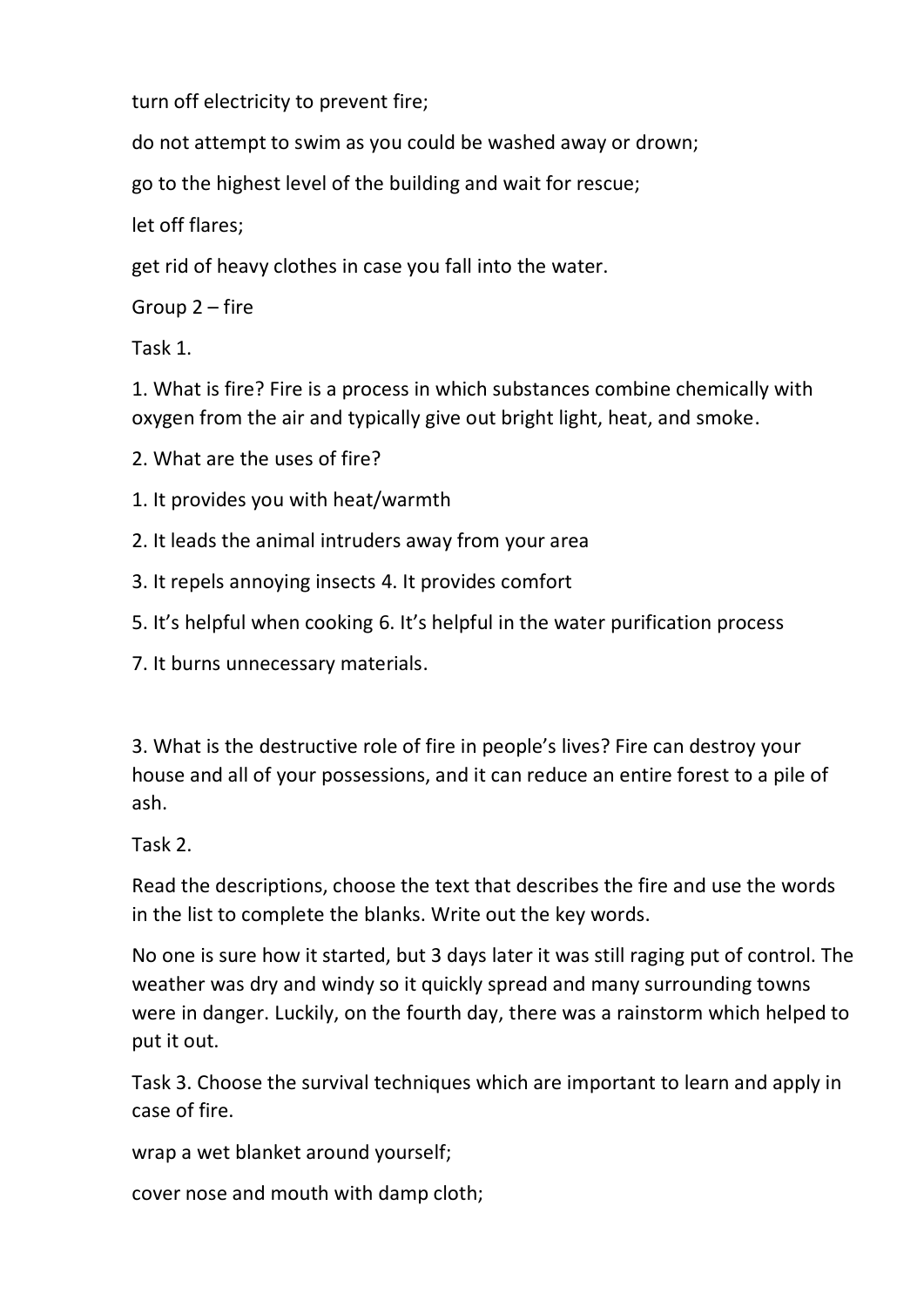use the nearest emergency exit; don't panic; open the window of the room you are in; raise the alarm and call the fire brigade (if possible) yell "Fire" to alert others;

Group 3 – earthquake

Task 1.

4. What is an earthquake? Earthquake is a sudden violent shaking of the ground, typically causing great destruction.

5. When does it occur? Earthquakes occur all the time all over the world, both along plate edges and along faults. Most earthquakes occur along the edge of the oceanic and continental plates.

6. Is it possible to prevent earthquakes? We cannot prevent natural earthquakes but we can significantly mitigate their effects by identifying hazards, building safer structures, and providing education on earthquake safety.

Task 2.

Read the descriptions, choose the text that describes the earthquake and use the words in the list to complete the blanks. Write out the key words.

All of the sudden the ground started shaking. It began slowly than got faster and faster. People were running out of their houses and into the street as buildings started to collapse. The only safe place to be was away from the buildings in the parks or school playing fields.

Task 3. Choose the survival techniques which are important to learn and apply in case of earthquake.

if you hear the warning of a possible earthquake, take the necessary things, food, documents, and leave the house;

before leaving the flat or house, turn off electricity to prevent fire'

don't panic; act quickly and quietly; keep away from the buildings;

go to the parks or school playing fields, assemble in open spaces;

if it happens to suddenly and you have no time to go out, the best place to shelter is in a doorway or under a heavy table.